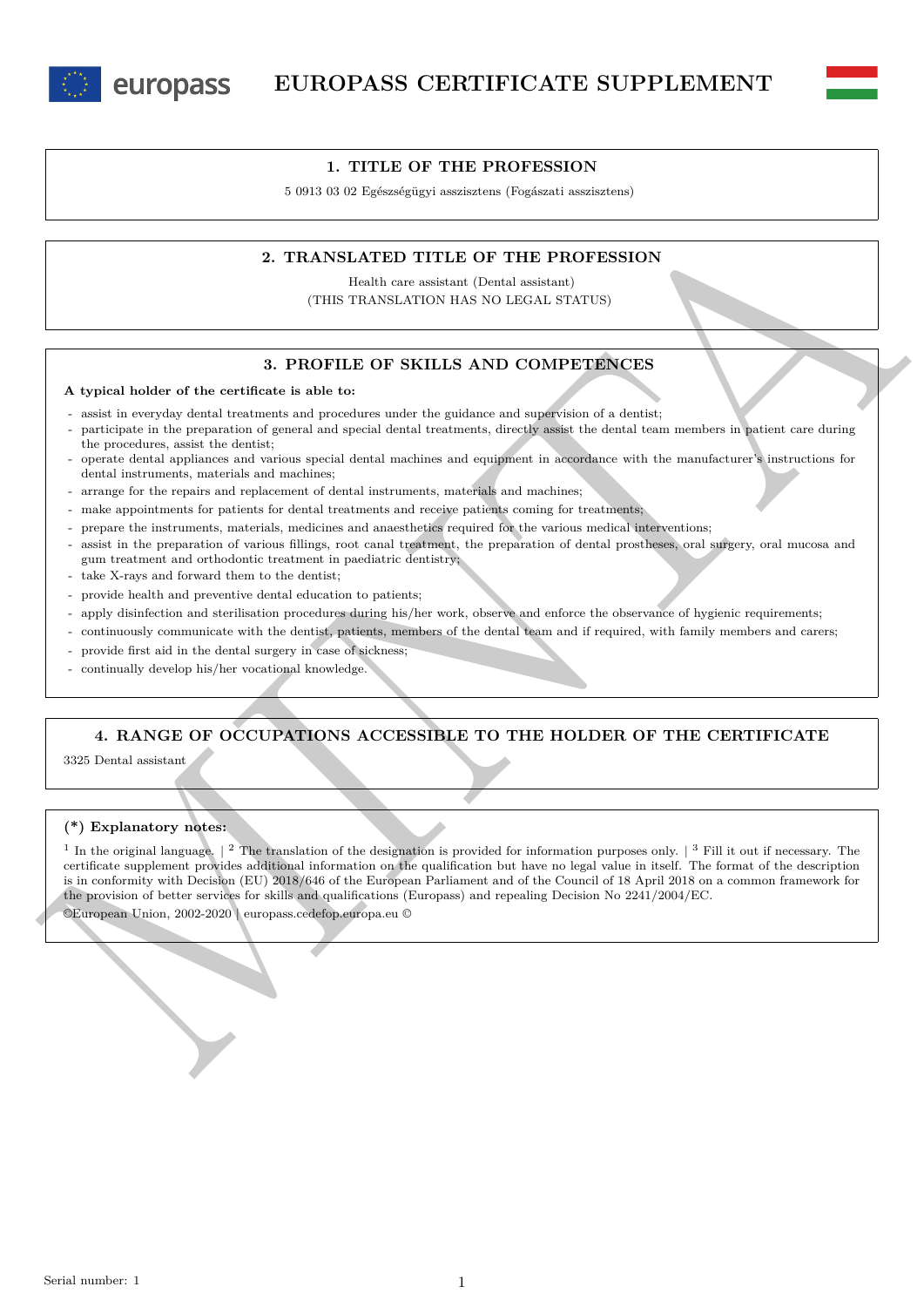|                                                                                                                                                                                                                                                                                                                                        | Name and status of the national/regional authority                                                                                                                                                                                                                                                                                                                                                                                                                                                                                                                                                                                                                                                                                                                                                               |                |
|----------------------------------------------------------------------------------------------------------------------------------------------------------------------------------------------------------------------------------------------------------------------------------------------------------------------------------------|------------------------------------------------------------------------------------------------------------------------------------------------------------------------------------------------------------------------------------------------------------------------------------------------------------------------------------------------------------------------------------------------------------------------------------------------------------------------------------------------------------------------------------------------------------------------------------------------------------------------------------------------------------------------------------------------------------------------------------------------------------------------------------------------------------------|----------------|
| certificate                                                                                                                                                                                                                                                                                                                            | providing accreditation/recognition of the certificate                                                                                                                                                                                                                                                                                                                                                                                                                                                                                                                                                                                                                                                                                                                                                           |                |
|                                                                                                                                                                                                                                                                                                                                        | Ministry for Innovation and Technology                                                                                                                                                                                                                                                                                                                                                                                                                                                                                                                                                                                                                                                                                                                                                                           |                |
| Level of the certificate (national or international)                                                                                                                                                                                                                                                                                   | Grading scale / Pass requirements                                                                                                                                                                                                                                                                                                                                                                                                                                                                                                                                                                                                                                                                                                                                                                                |                |
| NQF level: 5                                                                                                                                                                                                                                                                                                                           | Five -grade: 5 excellent                                                                                                                                                                                                                                                                                                                                                                                                                                                                                                                                                                                                                                                                                                                                                                                         |                |
| EQF level: 5                                                                                                                                                                                                                                                                                                                           | $\overline{4}$<br>good                                                                                                                                                                                                                                                                                                                                                                                                                                                                                                                                                                                                                                                                                                                                                                                           |                |
|                                                                                                                                                                                                                                                                                                                                        | satisfactory<br>3<br>$\overline{2}$                                                                                                                                                                                                                                                                                                                                                                                                                                                                                                                                                                                                                                                                                                                                                                              |                |
| Digital Competence Framework level: 5                                                                                                                                                                                                                                                                                                  | pass<br>$\mathbf{1}$<br>fail                                                                                                                                                                                                                                                                                                                                                                                                                                                                                                                                                                                                                                                                                                                                                                                     |                |
|                                                                                                                                                                                                                                                                                                                                        | The prerequisite of being eligible to sit for a sectoral basic examination<br>is the successful completion of all the required training courses, or the<br>recognised prior learning should incorporate the requirements of the<br>sectoral basic examination. The prerequisite of being eligible to sit for<br>a vocational examination is the successful completion of all the training<br>courses and the uninterrupted professional practice required. In case<br>the student is required to pass a sectoral basic examination, latter shall<br>be recognised with the following weighting:<br>The result of the basic sectoral examination will be computed into that<br>of the vocational examination with the following weighting: Sectoral<br>basic examination: $10\%$ , Vocational examination: $90\%$ |                |
| Certificate number: CXK A                                                                                                                                                                                                                                                                                                              | Designation of the theoretical and practical subjects of the<br>sectoral basic examination and the vocational examination and<br>their grades according to a five-grade scale                                                                                                                                                                                                                                                                                                                                                                                                                                                                                                                                                                                                                                    |                |
| Serial number: 123456                                                                                                                                                                                                                                                                                                                  | Sectoral basic examination : The examination was passed based on<br>recognised prior learning                                                                                                                                                                                                                                                                                                                                                                                                                                                                                                                                                                                                                                                                                                                    |                |
| Certificate issue date: 2022.05.05                                                                                                                                                                                                                                                                                                     | Vocational examination                                                                                                                                                                                                                                                                                                                                                                                                                                                                                                                                                                                                                                                                                                                                                                                           |                |
|                                                                                                                                                                                                                                                                                                                                        | central interactive                                                                                                                                                                                                                                                                                                                                                                                                                                                                                                                                                                                                                                                                                                                                                                                              |                |
|                                                                                                                                                                                                                                                                                                                                        | Basic dental knowledge<br>project exercise                                                                                                                                                                                                                                                                                                                                                                                                                                                                                                                                                                                                                                                                                                                                                                       | 5              |
|                                                                                                                                                                                                                                                                                                                                        | Basic dental knowledge, tasks of a dental assistant                                                                                                                                                                                                                                                                                                                                                                                                                                                                                                                                                                                                                                                                                                                                                              | $\overline{5}$ |
|                                                                                                                                                                                                                                                                                                                                        |                                                                                                                                                                                                                                                                                                                                                                                                                                                                                                                                                                                                                                                                                                                                                                                                                  |                |
|                                                                                                                                                                                                                                                                                                                                        | Result of the vocational examination in percentage                                                                                                                                                                                                                                                                                                                                                                                                                                                                                                                                                                                                                                                                                                                                                               | 100%           |
|                                                                                                                                                                                                                                                                                                                                        | Result of the vocational examination with grades                                                                                                                                                                                                                                                                                                                                                                                                                                                                                                                                                                                                                                                                                                                                                                 | 5              |
| Access to next level of education/training                                                                                                                                                                                                                                                                                             | <b>International agreements</b>                                                                                                                                                                                                                                                                                                                                                                                                                                                                                                                                                                                                                                                                                                                                                                                  |                |
| To higher education                                                                                                                                                                                                                                                                                                                    |                                                                                                                                                                                                                                                                                                                                                                                                                                                                                                                                                                                                                                                                                                                                                                                                                  |                |
| Other information concerning the vocational training process                                                                                                                                                                                                                                                                           |                                                                                                                                                                                                                                                                                                                                                                                                                                                                                                                                                                                                                                                                                                                                                                                                                  |                |
| Legal basis                                                                                                                                                                                                                                                                                                                            |                                                                                                                                                                                                                                                                                                                                                                                                                                                                                                                                                                                                                                                                                                                                                                                                                  |                |
| Government Decree 12/2020 (II. 7.) on the Implementation of the Vocational Education and Training Act,<br>Government Decree 319/2020 (VII. 1.) on the amendment of Government Decree 12/2020 (II. 7.) on the Implementation of the Vocational<br>Education and Training Act,<br>Act LXXX of 2019 on Vocational Education and Training. |                                                                                                                                                                                                                                                                                                                                                                                                                                                                                                                                                                                                                                                                                                                                                                                                                  |                |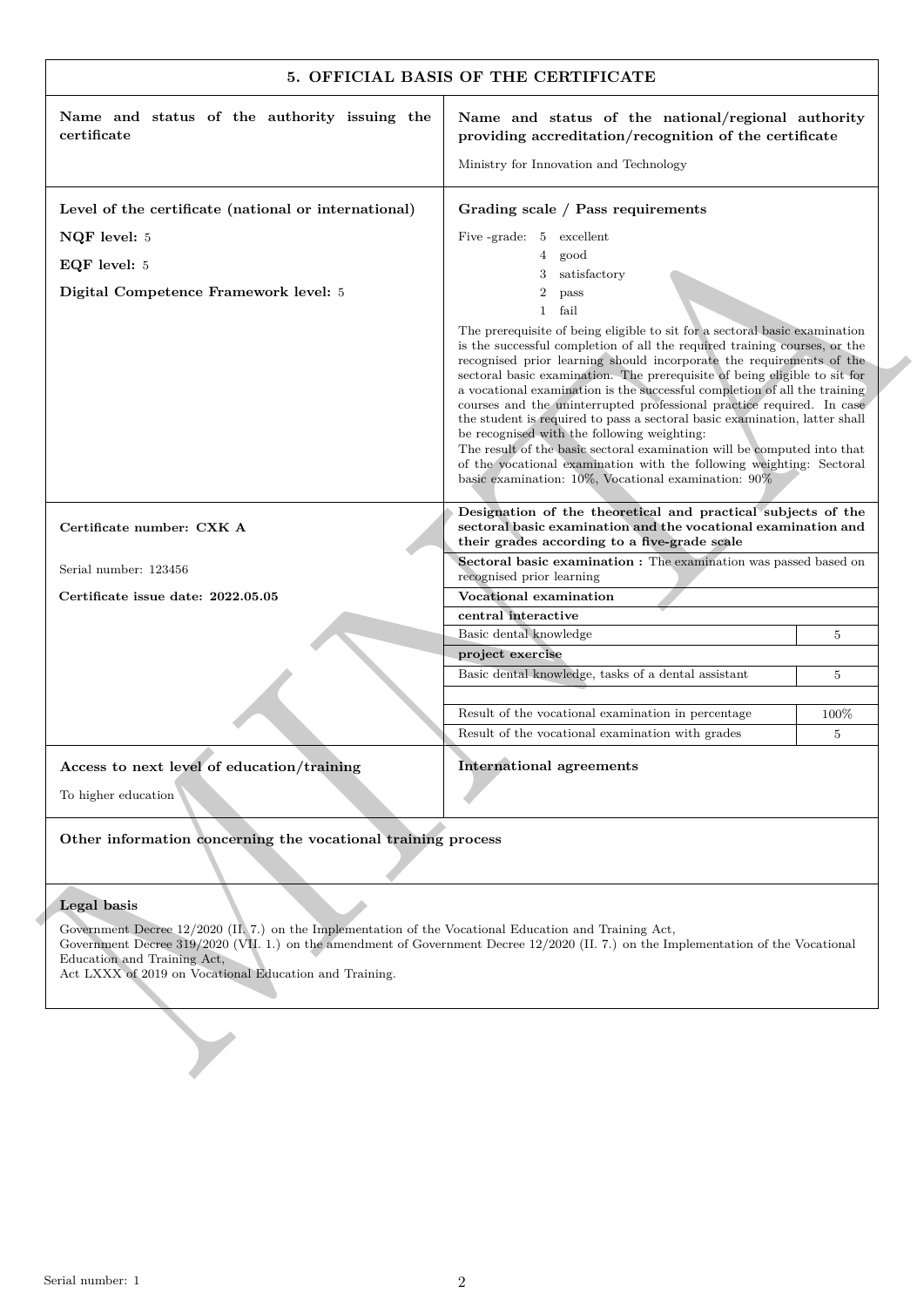## **6. OFFICIALLY RECOGNISED WAYS OF ACQUIRING THE CERTIFICATE SUPPLEMENT**

Description of the sectoral basic training and the theoretical and practical vocational training

Distribution of the total number of hours of the programme

Total duration of the education/training 2380 hours 2380 hours

#### **Entry requirements:**

#### **Further information:**

| - For a 5-yer vocational training programme, elementary school qualification is required; for a 2-year vocational training programme, |              |
|---------------------------------------------------------------------------------------------------------------------------------------|--------------|
| secondary school-leaving certificate is necessary                                                                                     |              |
| - Occupational and career aptitude test is required                                                                                   |              |
| Further information:                                                                                                                  |              |
| VOCATIONAL PRACTICAL SUBJECT                                                                                                          | <b>HOURS</b> |
| Targeted medication                                                                                                                   | 12 hour      |
| Complex clinical simulation practice                                                                                                  | 12 hour      |
| Vital signs and injection practices                                                                                                   | 12 hour      |
| Cell biology                                                                                                                          | 12 hour      |
| General nursing and care                                                                                                              | 12 hour      |
| Basic pharmacology knowledge                                                                                                          | 12 hour      |
| General laboratory knowledge                                                                                                          | 12 hour      |
| Basic rehabilitation knowledge and physiotherapy                                                                                      | 12 hour      |
| Internal medicine and care                                                                                                            | 12 hour      |
| Surgery and care                                                                                                                      | 12 hour      |
| Knowledge of clinical diseases and their treatment                                                                                    | 12 hour      |
| Clinical practice                                                                                                                     | 12 hour      |
| Dental anatomy, physiology                                                                                                            | 12 hour      |
| Specialised dental knowledge                                                                                                          | 12 hour      |
| Conservative dentistry                                                                                                                | 12 hour      |
| Periodontics                                                                                                                          | 12 hour      |
| Oral surgery, dentoalveolar surgery, implantology, first aid                                                                          | 12 hour      |
| Paediatric dentistry, orthodontics                                                                                                    | 12 hour      |
| Prosthetic dentistry                                                                                                                  | 12 hour      |
| Radiology                                                                                                                             | 12 hour      |
| Oral surgery, dentoalveolar surgery, implantology, first aid                                                                          | 12 hour      |
|                                                                                                                                       |              |
| VOCATIONAL THEORETICAL SUBJECT                                                                                                        | <b>HOURS</b> |
| Vocational knowledge                                                                                                                  | 12 hour      |
| Vocational foreign language knowledge                                                                                                 | 12 hour      |
| Basics of medical ethics and patient rights                                                                                           | 12 hour      |
| Basics of communication                                                                                                               | 12 hour      |
| Anatomy of the human body                                                                                                             | 12 hour      |
| Basics of first aid                                                                                                                   | 12 hour      |
| Work safety, patient safety                                                                                                           | 12 hour      |
| Basic nursing and care                                                                                                                | 12 hour      |
| Targeted medication                                                                                                                   | 12 hour      |
| Basics of professional chemistry and biochemistry                                                                                     | 12 hour      |
| Basics of professional physics and biophysics                                                                                         | 12 hour      |
| Health informatics                                                                                                                    | 12 hour      |
| Medical terminology                                                                                                                   | 12 hour      |
| Basics of health law and ethics                                                                                                       | 12 hour      |
| Cell biology                                                                                                                          | 12 hour      |
| The human body and its functioning                                                                                                    | 12 hour      |
| Basic hygiene measures                                                                                                                | 12 hour      |
| General nursing and care                                                                                                              | 12 hour      |
| Basic pharmacology knowledge                                                                                                          | 12 hour      |
| Communication                                                                                                                         | 12 hour      |
| General laboratory knowledge                                                                                                          | 12 hour      |
| Basic rehabilitation knowledge and physiotherapy                                                                                      | 12 hour      |
| Basics of sociology                                                                                                                   | 12 hour      |
| Basics of psychology                                                                                                                  | 12 hour      |
| Public health, health promotion                                                                                                       | 12 hour      |